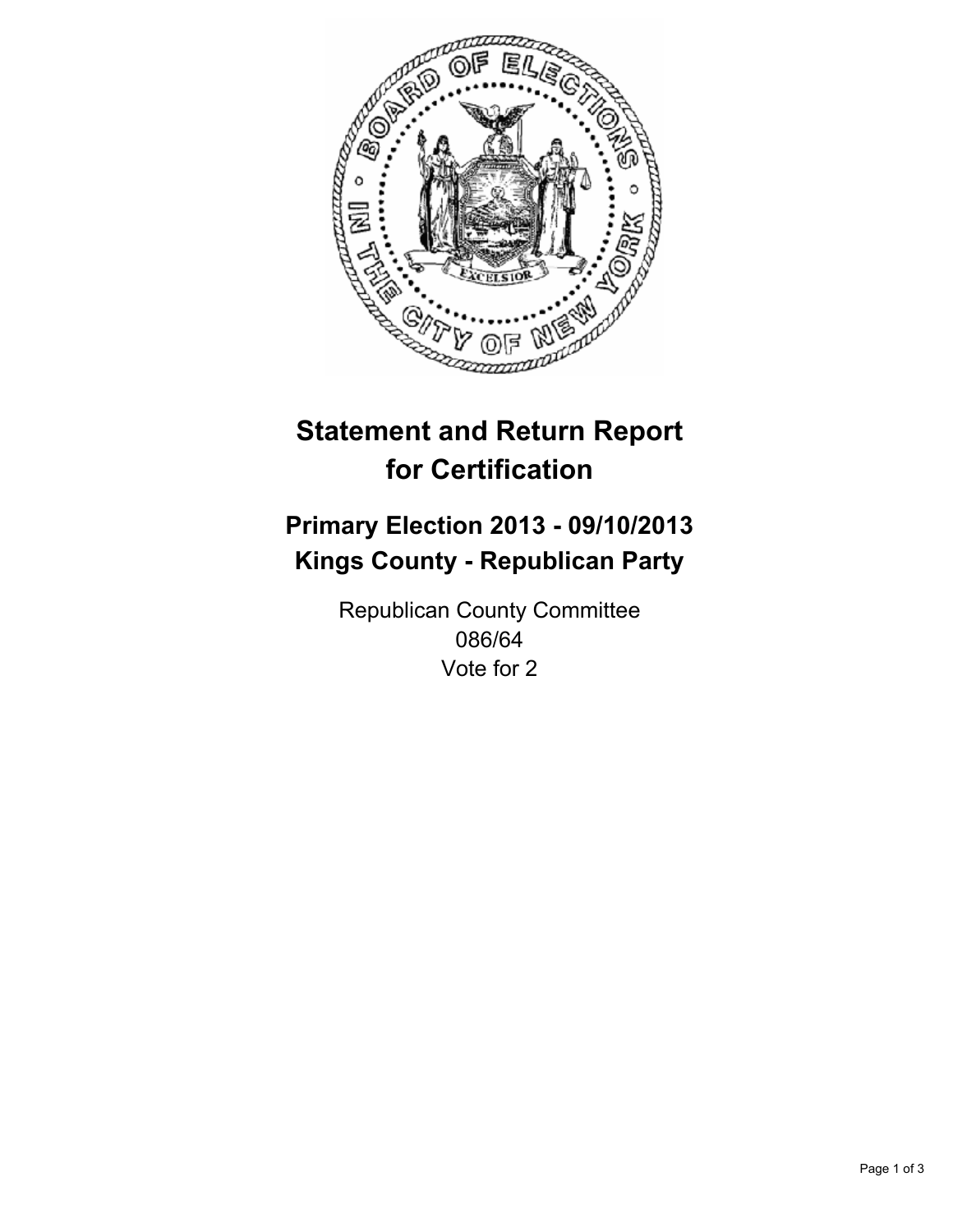

### **Assembly District 64**

| <b>EMERGENCY</b>     | 0  |
|----------------------|----|
| ABSENTEE/MILITARY    | 3  |
| <b>FEDERAL</b>       | 0  |
| SPECIAL PRESIDENTIAL | 0  |
| <b>AFFIDAVIT</b>     | 0  |
| PAUL P. IACULLO      | 11 |
| DOUGLAS R. LAZZARO   | 12 |
| RICHARD H. GREAKER   | 6  |
| ALLISON D. GREAKER   | 2  |
| <b>Total Votes</b>   | 31 |